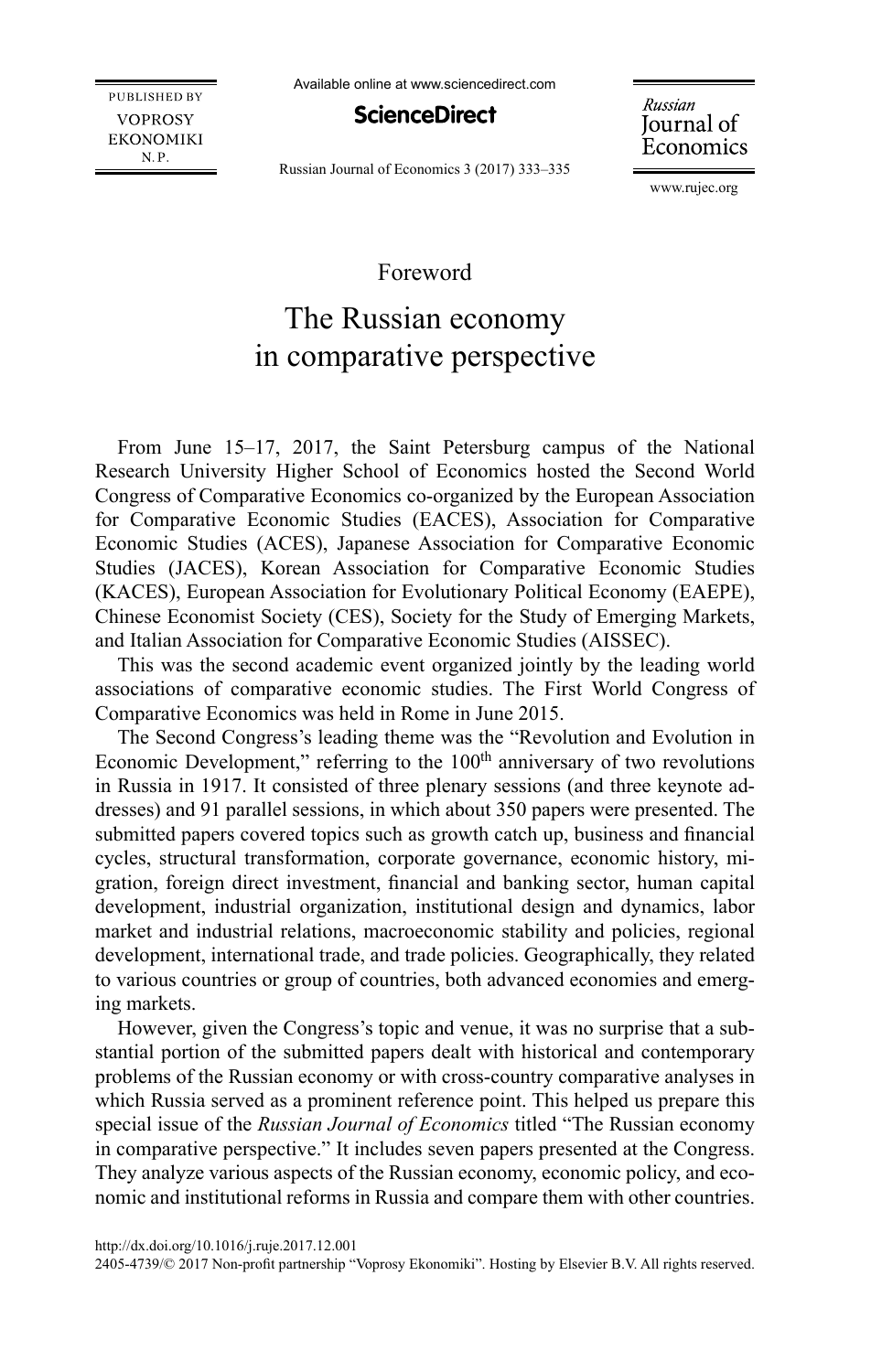The issue opens up with Alexander Auzan's short essay "Revolutions and evolutions in Russia: In search of a solution to the path dependence problem," which constitutes an expanded version of his keynote address (under the same title) delivered to the Congress. It refers directly to the Congress's central theme on revolutions and evolutions in the dramatic context of Russian economic, political, and institutional history. The author's main concern is the tendency to reproduce the old authoritarian institutions throughout Russian history and how to get out of this institutional trap.

The introductory essay is followed by two macroeconomic policy papers. In the first, "Sources of long run economic growth in Russia before and after the global financial crisis," Ilya Voskoboynikov provides an analysis using conventional industry growth accounting. He found that the stagnation of 2008–2014 was more the outcome of total factor productivity (TFP) slowdown and the deterioration of the allocation of labor rather than the shortage of capital inputs. Moreover, TFP slowdown started in Russia a few years before the crisis, the same as in major global economies such as the United States, OECD countries, China, and Brazil.

In the second paper ("Breaking monetary policy rules in Russia"), Iikka Korhonen and Riikka Nuutilainen detected, by means of econometric analysis, the key turning points in Russia's monetary policy in the critical period of changing its strategy towards inflation targeting. They confirmed that Russia's monetary policy could be characterized by the Taylor rule at least since 2006. Furthermore, there were two breaks in the coefficients of the estimated monetary policy rule, possibly signifying a a shift towards traditional inflation targeting but also reflecting the recent economic turbulence.

The remaining four papers deal with microeconomic and institutional issues. In the first, "Analysis of debt burden in Russian economy sectors," Svetlana Popova, Nataliya Karlova, Alexey Ponomarenko, and Elena Deryugina conducted an empirical analysis with the use of a regression model that included both the fundamental explanatory variables of companies and industry fixed effects. They came to the conclusion that standard variables such as profitability, company size, asset turnover, and fixed-asset turnover ratio had a strong statistical significance but did not fully explain variation in the companies' debt levels. There were also other, industry-specific factors at work.

Evsey Gurvich and Elena Vakulenko in their study "Macroeconomic and structural properties of the Russian labor market: A cross-country comparison" examined empirically various theoretical models of labor market behavior in Russia and compared their results with those of other advanced and emerging-market economies. They established that the Russian labor market could be characterized by a combination of serious structural problems (such as low employee mobility, the significant size of the shadow sector, etc.) and good macroeconomic performance illustrated by high elasticity of real wages relative to unemployment.

In the paper "Factors determining intra-regional fiscal decentralization in Russia and the US," Michael Alexeev and Arseny Mamedov employed various econometric specifications to estimate and compare the determinants of fiscal decentralization in the two countries. They found that while the factors of decentralization in the US largely conformed to existing theoretical predictions, this was not the case in Russia, where their results differed even from those of